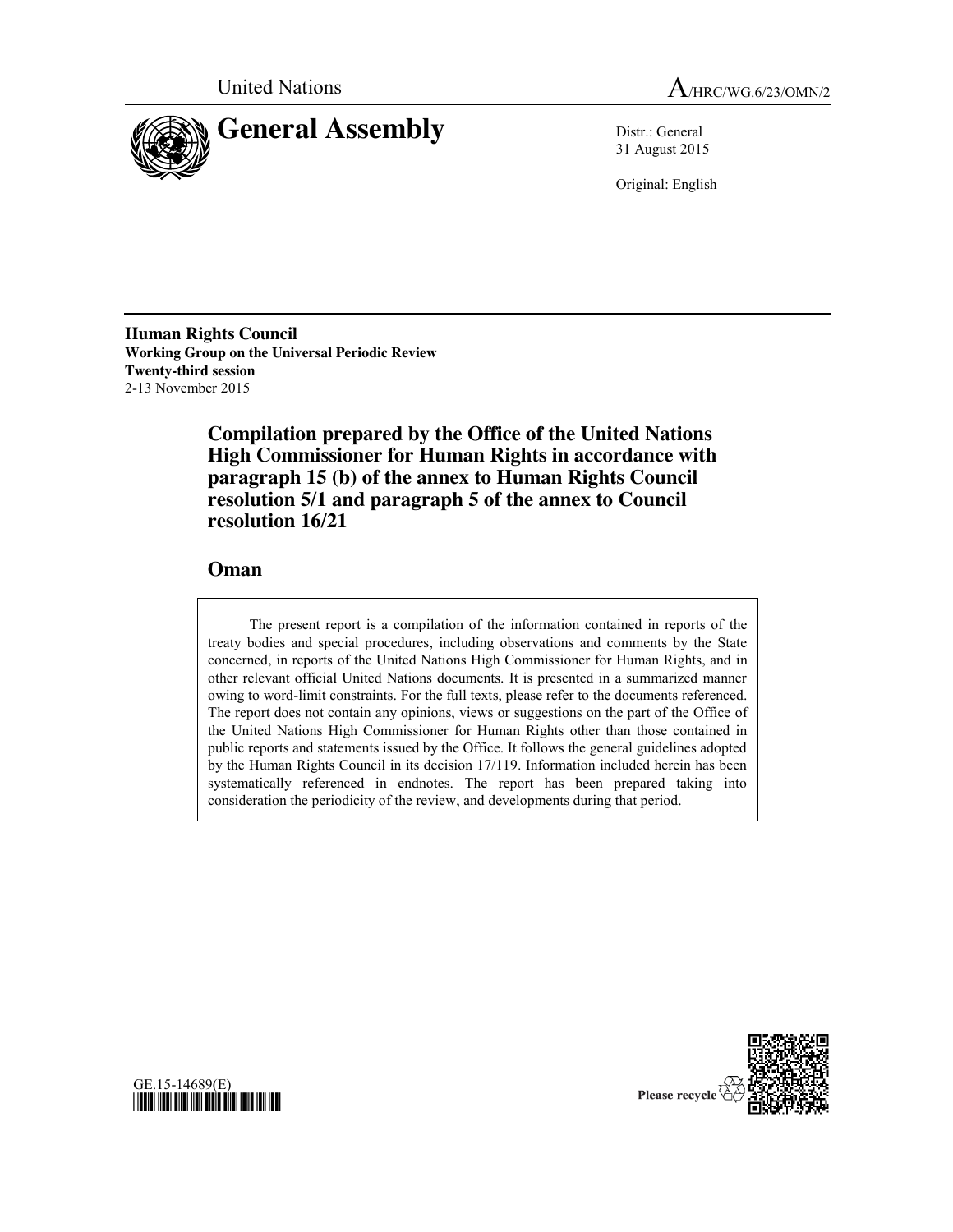# **I. Background and framework**

# **A. Scope of international obligations**<sup>1</sup>

### **International human rights treaties**<sup>2</sup>

|                                             | Status during previous cycle                                                                                                         | Action after review                                   | Not ratified/not accepted |
|---------------------------------------------|--------------------------------------------------------------------------------------------------------------------------------------|-------------------------------------------------------|---------------------------|
| Ratification,<br>accession or<br>succession | <b>ICERD</b> (2003)                                                                                                                  |                                                       | <b>ICESCR</b>             |
|                                             | <b>CEDAW</b> (2006)                                                                                                                  |                                                       | <b>ICCPR</b>              |
|                                             | CRC (1996)                                                                                                                           |                                                       | <b>ICCPR-OP2</b>          |
|                                             | OP-CRC-AC (2004)                                                                                                                     |                                                       | <b>CAT</b>                |
|                                             | OP-CRC-SC (2004)                                                                                                                     |                                                       | OP-CAT                    |
|                                             | CRPD (2009)                                                                                                                          |                                                       | <b>ICRMW</b>              |
|                                             |                                                                                                                                      |                                                       | <b>ICPPED</b>             |
| Reservations and/or<br>declarations         | CEDAW (general reservation, and<br>reservations to arts. $9(2)$ , 15(4), 16 reservations to arts. 7, 9(4),<br>and 29 (1), 2006)      | CRC (withdrawal of<br>21 and 30, 2014) <sup>3</sup>   |                           |
|                                             | CRC (general reservation, and<br>reservations to arts. $7, 9$ (4), 14, 21<br>and 30, 1996)                                           | CRC (modification of<br>reservation to art. 14, 2014) |                           |
|                                             | OP-CRC-AC (reservation subject to<br>the reservations to CRC;<br>declaration: art. $3(2)$ , age of<br>recruitment at 18 years, 2004) |                                                       |                           |
|                                             | OP-CRC-SC (reservation subject to<br>the reservations to CRC, 2004)                                                                  |                                                       |                           |
| Complaints                                  |                                                                                                                                      |                                                       | ICERD, art. 14            |
| procedures,<br>inquiries and urgent         |                                                                                                                                      |                                                       | <b>OP-ICESCR</b>          |
| action <sup>4</sup>                         |                                                                                                                                      |                                                       | <b>ICCPR</b>              |
|                                             |                                                                                                                                      |                                                       | <b>ICCPR-OP1</b>          |
|                                             |                                                                                                                                      |                                                       | OP-CEDAW                  |
|                                             |                                                                                                                                      |                                                       | <b>CAT</b>                |
|                                             |                                                                                                                                      |                                                       | OP-CRC-IC                 |
|                                             |                                                                                                                                      |                                                       | <b>ICRMW</b>              |
|                                             |                                                                                                                                      |                                                       | <b>OP-CRPD</b>            |
|                                             |                                                                                                                                      |                                                       | <b>ICPPED</b>             |
|                                             |                                                                                                                                      |                                                       |                           |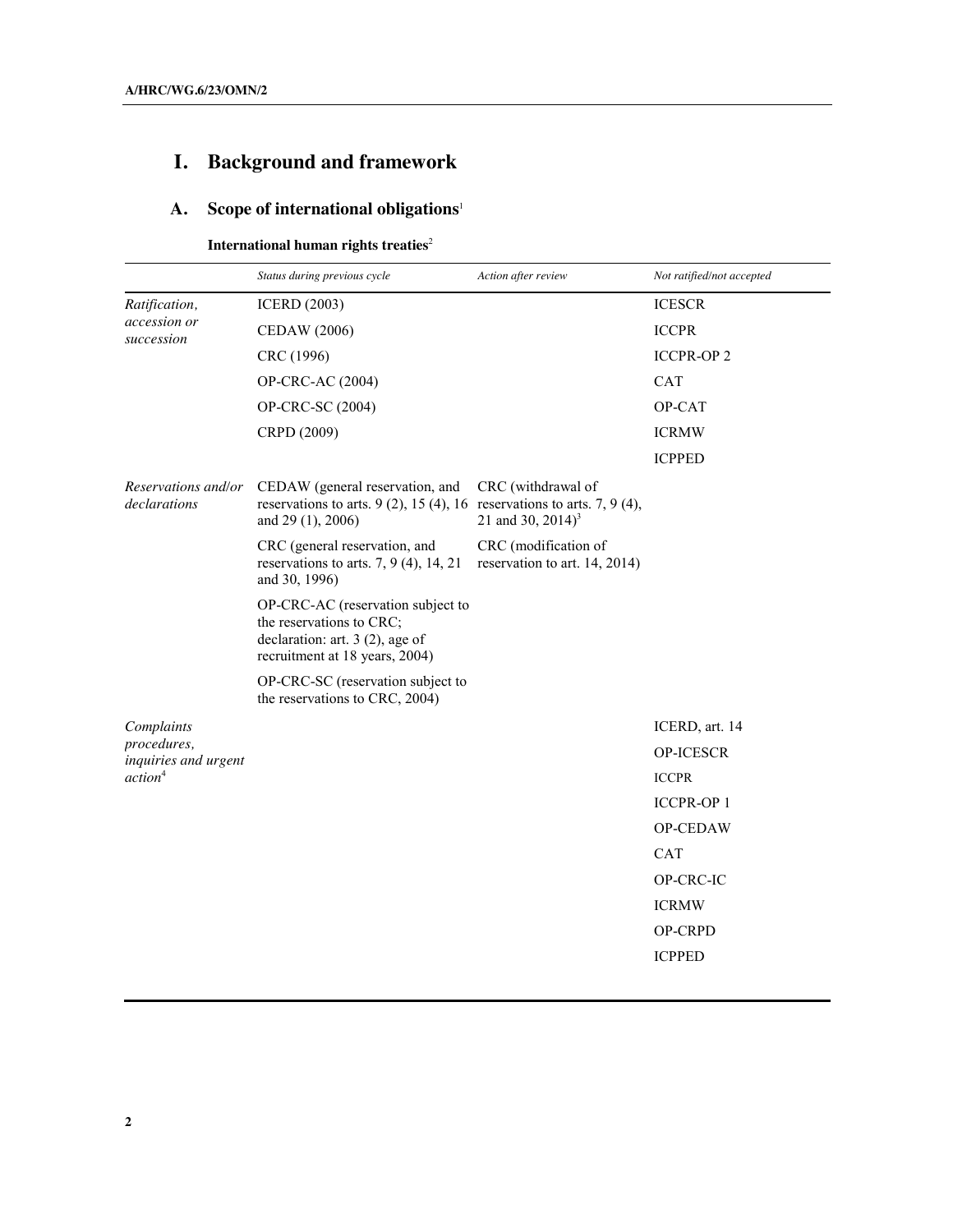|                                             | Status during previous cycle                                                     | Action after review | Not ratified                                                            |
|---------------------------------------------|----------------------------------------------------------------------------------|---------------------|-------------------------------------------------------------------------|
| Ratification,<br>accession or<br>succession |                                                                                  |                     | Convention on the Prevention and<br>Punishment of the Crime of Genocide |
|                                             |                                                                                  |                     | Rome Statute of the International<br>Criminal Court                     |
|                                             |                                                                                  |                     | (signature only, 2000)                                                  |
|                                             | Palermo Protocol <sup>5</sup>                                                    |                     |                                                                         |
|                                             |                                                                                  |                     | Conventions on refugees and stateless<br>persons <sup>6</sup>           |
|                                             | Geneva Conventions of 12<br>August 1949 and Additional<br>Protocols I and $II^7$ |                     | Additional Protocol III to the 1949<br>Geneva Conventions <sup>8</sup>  |
|                                             | ILO fundamental conventions<br>except Nos. 87, 98, 100 and<br>111 <sup>9</sup>   |                     | ILO Conventions Nos. 87, 98, 100 and<br>111                             |
|                                             |                                                                                  |                     | ILO Conventions Nos. 169 and 189 <sup>10</sup>                          |
|                                             |                                                                                  |                     | Convention against Discrimination in<br>Education                       |

**Other main relevant international instruments**

1. In 2011, the Committee on the Elimination of Discrimination against Women noted the consideration being given by Oman to possibly acceding to OP-CEDAW.11 The Committee encouraged Oman to ratify ICCPR, ICESCR, CAT, ICRMW and ICPPED.12

2. The Committee called upon Oman to ratify the International Labour Organization (ILO) Workers with Family Responsibilities Convention, 1981 (No. 156), <sup>13</sup> the Equal Remuneration Convention, 1951 (No. 100), the Discrimination (Employment and Occupation) Convention, 1958 (No. 111),<sup>14</sup> the Freedom of Association and Protection of the Right to Organise Convention, 1948 (No. 87), and the Right to Organise and Collective Bargaining Convention, 1949 (No. 98).<sup>15</sup>

3. The Committee took note of the pledge made by Oman, as part of the universal periodic review process, to review its general reservation and its reservations to articles  $9(2)$ , 15 (4) and 16 (a), (c) and (f) of CEDAW.<sup>16</sup> It called upon Oman to expedite the review of such reservations, with a view to their withdrawal and narrowing down.<sup>17</sup>

4. The United Nations Educational, Scientific and Cultural Organization (UNESCO) referred to recommendations on the right to education accepted by Oman during its first universal periodic review and recommended that Oman be encouraged to ratify the Convention against Discrimination in Education.<sup>18</sup>

5. The Office of the United Nations High Commissioner for Refugees (UNHCR) recommended that Oman accede to ICCPR, ICESCR, the 1951 Convention relating to the Status of Refugees and its 1967 Protocol, the 1954 Convention relating to the Status of Stateless Persons and the 1961 Convention on the Reduction of Statelessness.<sup>19</sup>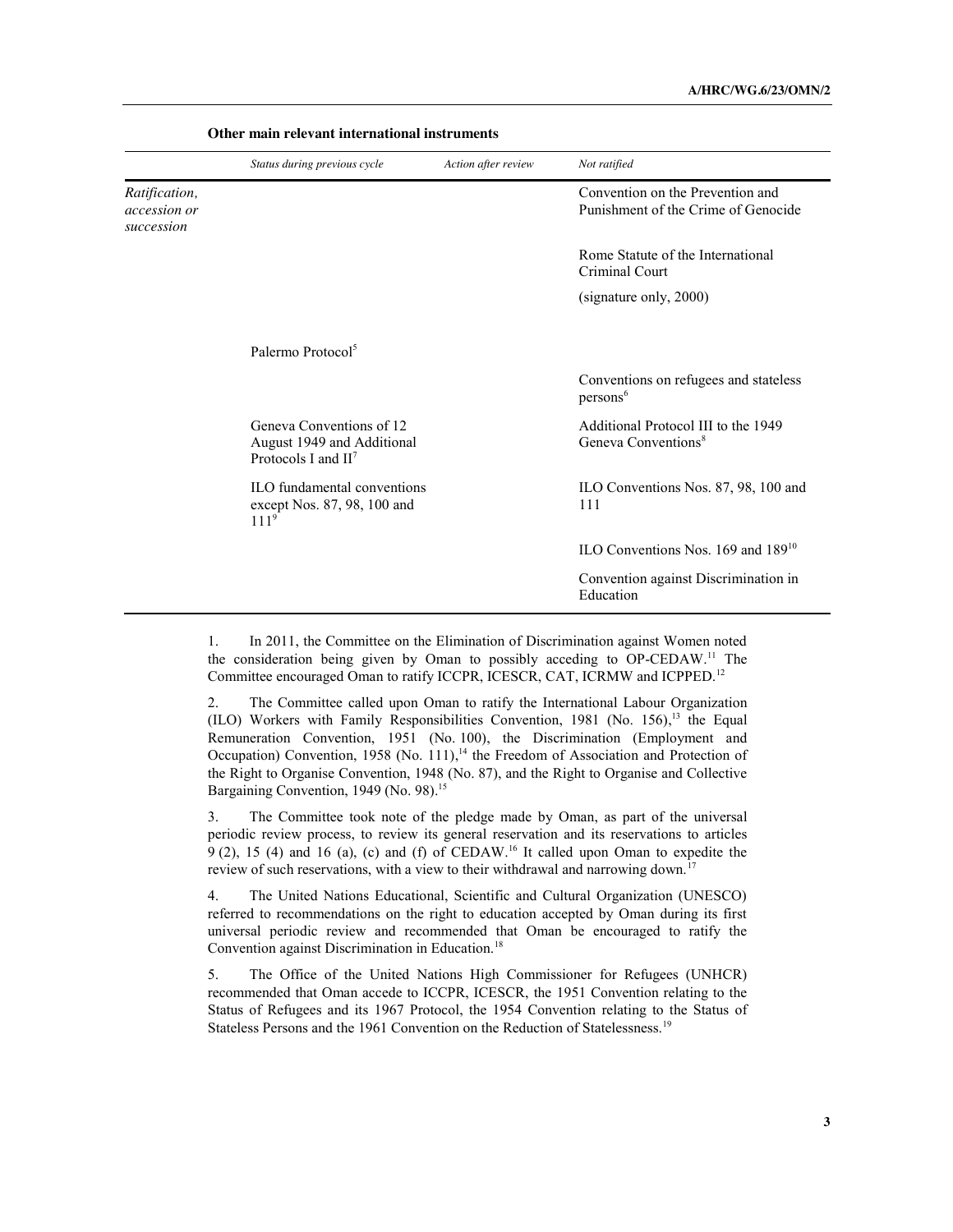### **B. Constitutional and legislative framework**

6. The Special Rapporteur on the rights to freedom of peaceful assembly and of association noted the efforts made by Oman to consolidate the legal framework for the protection and promotion of human rights. He stated that the Basic Law of the State prescribed civil and political liberties for all, which included the rights of expression and association, the rights to private property and personal privacy and the right to freedom of religion or belief. However, he added that the rights of peaceful assembly and nondiscrimination were guaranteed only to Omani citizens, contrary to best practice. Furthermore, he stated that a number of laws and decrees placed limits on assembly rights that were vague and susceptible to misuse by the authorities.<sup>20</sup>

7. In its comments on the report of the Special Rapporteur, Oman emphasized that all workers, be they Omanis or expatriates, had the right to join trade unions.<sup>21</sup> Oman affirmed that the legal framework contained a set of regulations that allowed for the exercise of fundamental freedoms, and that this arrangement was intended to provide basic guarantees to the rest of the population, since the law imposed terms of imprisonment or fixed fines. Oman added that the law prioritized public convenience over disturbance, and peace and quiet over commotion or the use of a device that might annoy bystanders or other practices going beyond the bounds of peaceful assembly or freedom of expression.<sup>22</sup>

8. UNESCO recommended that Oman introduce an access to information law that is in accordance with international standards.<sup>23</sup>

9. UNHCR recommended that Oman adopt national asylum legislation.<sup>24</sup>

#### **C. Institutional and human rights infrastructure and policy measures**

| National human rights institution  | Status during previous cycle | Status during present cycle <sup>26</sup> |
|------------------------------------|------------------------------|-------------------------------------------|
| National Human Rights Commission - |                              | B(2013)                                   |

**Status of national human rights institutions**<sup>25</sup>

10. The Committee on the Elimination of Discrimination against Women noted the commitment that Oman had made in the universal periodic review to ensure compliance by the National Human Rights Commission with the principles relating to the status of national institutions for the promotion and protection of human rights (Paris Principles).<sup>27</sup> It encouraged Oman to ensure the institutionalization of an independent national human rights commission that was in compliance with the Paris Principles and had a broad human rights mandate as well as a specific mandate on gender equality and the human rights of women.<sup>28</sup>

11. The Committee was concerned about the lack of a coordinated gender mainstreaming strategy by all public institutions. It recommended that Oman accord greater authority to the national machinery for women (General Directorate for Women) and strengthen its capacity to act as a coordinating mechanism and that it develop a gender mainstreaming strategy to be used in all policies and programmes.<sup>29</sup>

12. The Committee noted the lack of awareness about CEDAW among the judiciary. It called on Oman to disseminate CEDAW and to train the judiciary and members of the legal profession on its implementation.30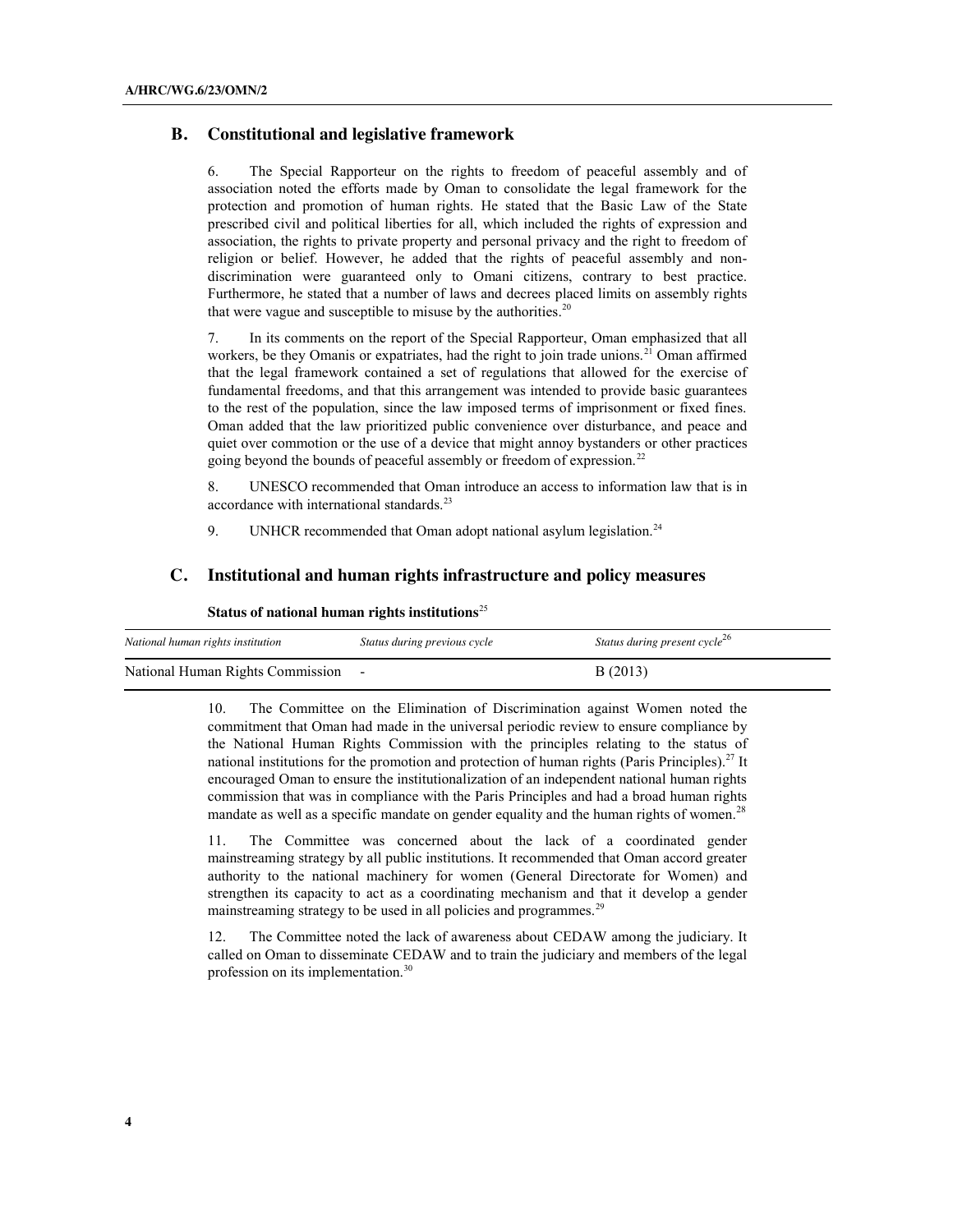# **II. Cooperation with human rights mechanisms**

## **A. Cooperation with treaty bodies**

### **1. Reporting status**

| Treaty body                                                                       | Concluding observations<br>included in previous review           | Latest report submitted<br>since previous review | Latest concluding<br>observations | Reporting status                                          |
|-----------------------------------------------------------------------------------|------------------------------------------------------------------|--------------------------------------------------|-----------------------------------|-----------------------------------------------------------|
| Committee on the August 2006<br>Elimination of<br>Racial<br><b>Discrimination</b> |                                                                  | 2014                                             |                                   | Second to fifth reports pending<br>consideration          |
| Committee on the -<br>Elimination of<br>Discrimination<br>against Women           |                                                                  |                                                  | October 2011                      | Second and third reports due in<br>October 2015           |
| Committee on the September 2006<br>Rights of the<br>Child                         | $($ on CRC $)$ ;<br>June 2009<br>(on OP-CRC-AC and<br>OP-CRC-SC) | 2013                                             |                                   | Third and fourth reports pending<br>consideration in 2016 |
| Committee on the -<br>Rights of Persons<br>with Disabilities                      |                                                                  | 2014                                             |                                   | Initial report pending<br>consideration                   |

| z. | Responses to specific follow-up requests by treaty bodies |  |  |  |
|----|-----------------------------------------------------------|--|--|--|
|    |                                                           |  |  |  |

| <b>Concluding observations</b>                                           |        |                                                                                                           |                               |  |
|--------------------------------------------------------------------------|--------|-----------------------------------------------------------------------------------------------------------|-------------------------------|--|
| Treaty body                                                              | Due in | Subject matter                                                                                            | Submitted in                  |  |
| Committee on<br>the Elimination<br>of Racial<br>Discrimination           | 2007   | Ethnic composition of the population;<br>organizations that incite racial<br>discrimination <sup>31</sup> |                               |  |
| Committee on<br>the Elimination<br>of<br>Discrimination<br>against Women | 2013   | Violence against women; discriminatory<br>laws in marriage and family $32$                                | Reminders sent in $2014^{33}$ |  |

## **B. Cooperation with special procedures**<sup>34</sup>

|                     | Status during previous cycle | Current status                                            |
|---------------------|------------------------------|-----------------------------------------------------------|
| Standing invitation | No                           | No                                                        |
| Visits undertaken   | Trafficking (2006)           | Freedom of peaceful assembly and of<br>association (2014) |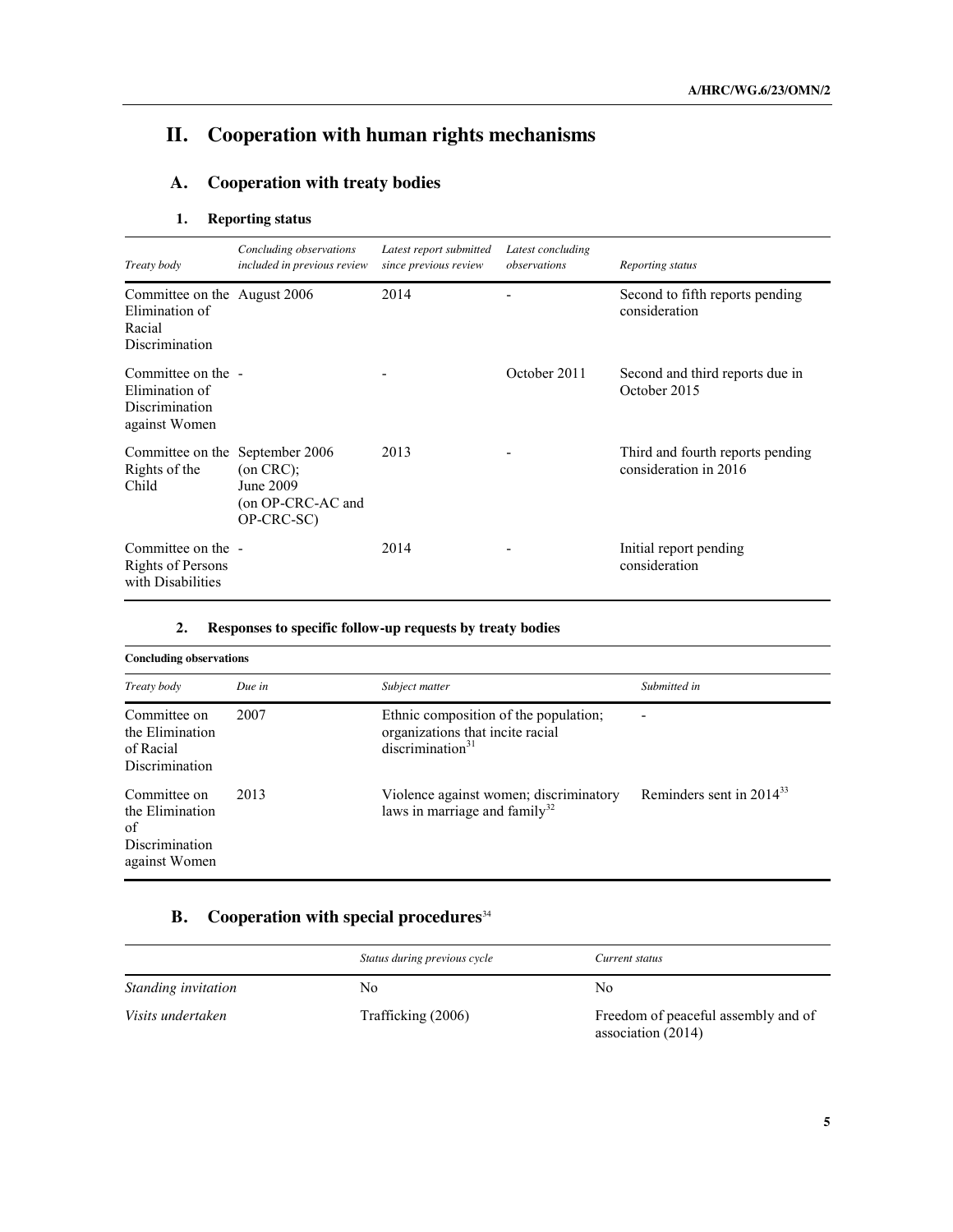#### **A/HRC/WG.6/23/OMN/2**

| Visits agreed to in principle  | Sale of children                                                                                                                                  | -                      |
|--------------------------------|---------------------------------------------------------------------------------------------------------------------------------------------------|------------------------|
| <i>Visits requested</i>        |                                                                                                                                                   | Human rights defenders |
| urgent appeals                 | <i>Responses to letters of allegation and</i> During the period under review 11 communications were sent. The<br>Government replied to 6 of them. |                        |
| Follow-up reports and missions | -                                                                                                                                                 |                        |

### **C. Cooperation with the Office of the United Nations High Commissioner for Human Rights**

13. In March 2012, representatives of the Office of the United Nations High Commissioner for Human Rights (OHCHR) attended a seminar organized by the National Human Rights Commission, in Muscat, at which they presented the Paris Principles and discussed how national human rights institutions could engage with the international human rights system.<sup>35</sup>

14. In September 2014, the United Nations Human Rights Training and Documentation Centre for South-West Asia and the Arab Region (in Doha) organized, in cooperation with the National Human Rights Commission, a training session on the universal periodic review process.36

15. Oman contributed financially to OHCHR in 2010, 2011, 2012 and 2014.<sup>37</sup>

### **III. Implementation of international human rights obligations, taking into account applicable international humanitarian law**

### **A. Equality and non-discrimination**

16. The Committee on the Elimination of Discrimination against Women was concerned at the pervasive patriarchal attitudes and deep-rooted stereotypes regarding the roles and responsibilities of women and men. It recommended that Oman promote the active presence of women in society; encourage equal sharing of responsibilities in the family between women and men; and combat stereotypes, in cooperation with community and religious leaders as well as the media, through awareness-raising campaigns.<sup>38</sup>

17. The Committee was concerned that in Omani legislation there was no explicit prohibition of de jure and de facto discrimination against women in all areas of life, and that equality between women and men was limited to the area of public rights and did not extend to the private-sphere relations of the family and marriage. It recommended that Oman expedite the amendment of the Basic Law of the State and/or other domestic legislation to incorporate an explicit prohibition on discrimination against women, and that it extend the principle of equality to the private sphere of family and marriage relations.<sup>39</sup>

### **B. Right to life, liberty and security of person**

18. Despite measures taken to protect women against violence, the Committee on the Elimination of Discrimination against Women regretted the absence of a specific law on violence against women, including on domestic violence, and that no specific mechanism existed for women to lodge complaints, obtain reparations and ensure the prosecution of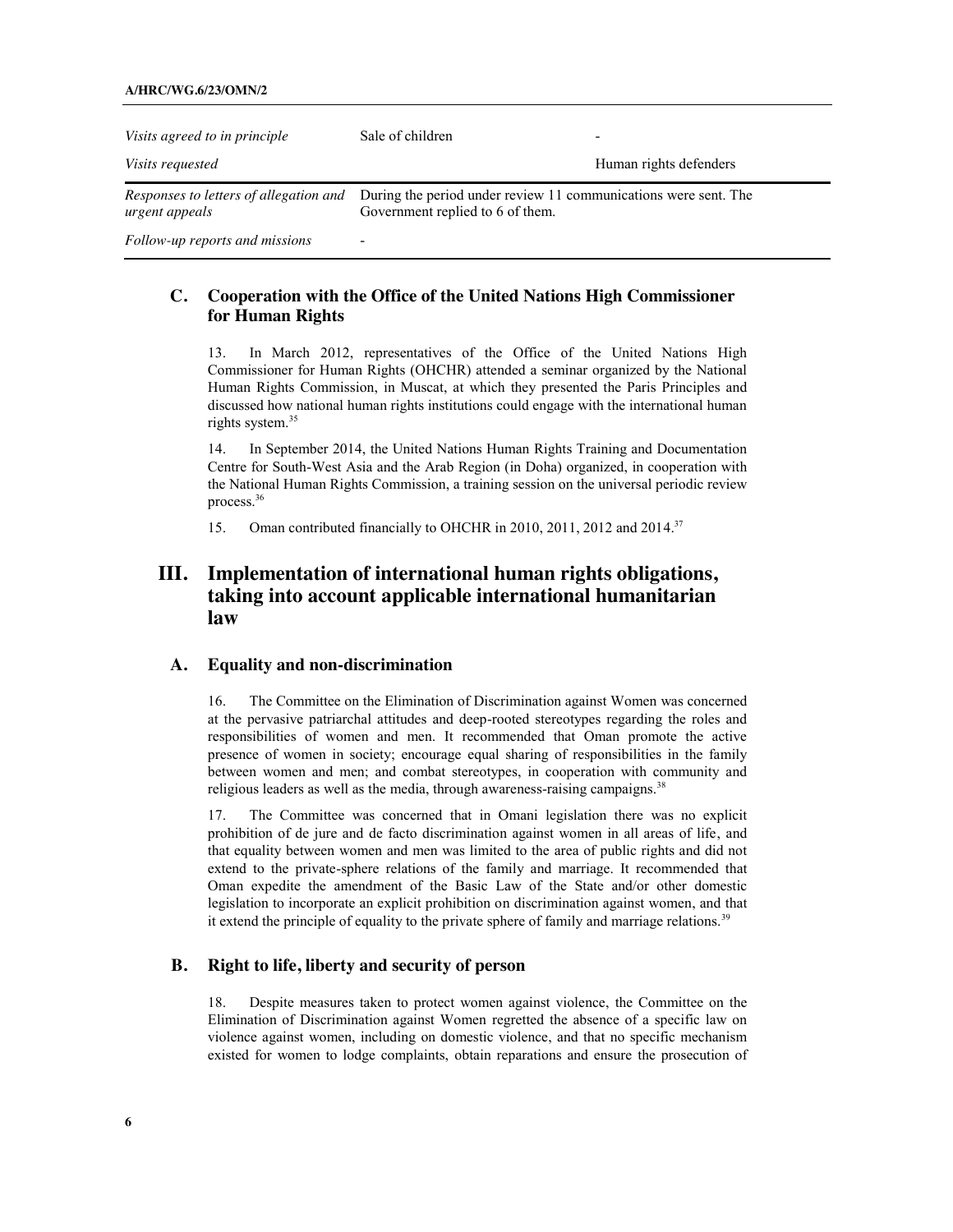perpetrators of violence. It was particularly concerned about the vulnerability of female migrant workers, especially domestic workers, to violence by their employers. The Committee requested follow-up information on the adoption of a specific law on violence against women, including domestic violence; the establishment of redress mechanisms accessible to all women; the prosecution of perpetrators; and the establishment of a protection system for migrant domestic workers. $40$ 

19. While taking note of the Government's decision prohibiting female genital mutilation in hospitals, the Committee was concerned that around 53 per cent of women had undergone the procedure and that 85 per cent of women were reportedly in favour of it. It was particularly concerned that female genital mutilation might be taking place clandestinely. The Committee urged Oman to eliminate this harmful practice through awareness-raising, to enact legislation prohibiting the practice and to prosecute perpetrators.<sup>41</sup>

20. The Committee was concerned about the implementation of the Human Trafficking Act, the functioning of the National Committee to Combat Human Trafficking and the lack of protection for trafficked women engaged in prostitution. It called upon Oman to treat victims of trafficking, including women engaged in prostitution, as victims, ensuring that they were free from prosecution and deportation and were provided with assistance and protection, and to investigate cases of trafficking.42 The ILO Committee of Experts on the Application of Conventions and Recommendations, in 2013,<sup>43</sup> and UNHCR, in 2015,<sup>44</sup> made similar observations and recommendations.

21. UNHCR also recommended that Oman: (a) ensure that unidentified victims of trafficking are not punished for acts committed as a direct result of being subjected to human trafficking, such as immigration violations or prostitution; (b) enact and enforce strict penalties for employers withholding their employees' passports, including government officials; (c) increase and enforce legal protections for domestic workers; (d) continue to train government officials to recognize and respond appropriately to human trafficking crimes; (e) implement public awareness campaigns and other prevention programmes to reduce the demand for forced labour and commercial sex acts; and (f) establish a formal mechanism for cooperation between the International Organization for Migration and the Public Prosecution to investigate cases of labour trafficking and prosecute those involved in such trafficking.<sup>45</sup>

### **C. Right to marriage and family life**

22. The Committee on the Elimination of Discrimination against Women welcomed Royal Decree 55/2010, which supports women's rights in the private sphere of family relations and marriage by preventing guardians from obstructing a woman's decision to marry and/or her choice of husband.<sup>46</sup> It was, however, concerned at the persistence of discriminatory laws and provisions relating to marriage, divorce, nationality, guardianship, custodial rights, property relations and inheritance that deny women equal rights with men. It was particularly concerned about the need for women to get the permission of a guardian (wali) to marry, about the practice of dowry, and about the fact that men were considered the head of the family and that married women could not freely choose their place of residence. The Committee requested follow-up information on its recommendation to reform the Personal Status Code and to ensure that the practice of dowry did not curtail the fundamental human right of women to freely choose their spouse.<sup>47</sup> The Committee also requested follow-up information on its recommendation to prohibit polygamy.<sup>48</sup>

23. The Committee was concerned that, despite the legal prohibition, marriage of girls under the age of 18 was still widely practised and was accepted by Omani custom.<sup>49</sup>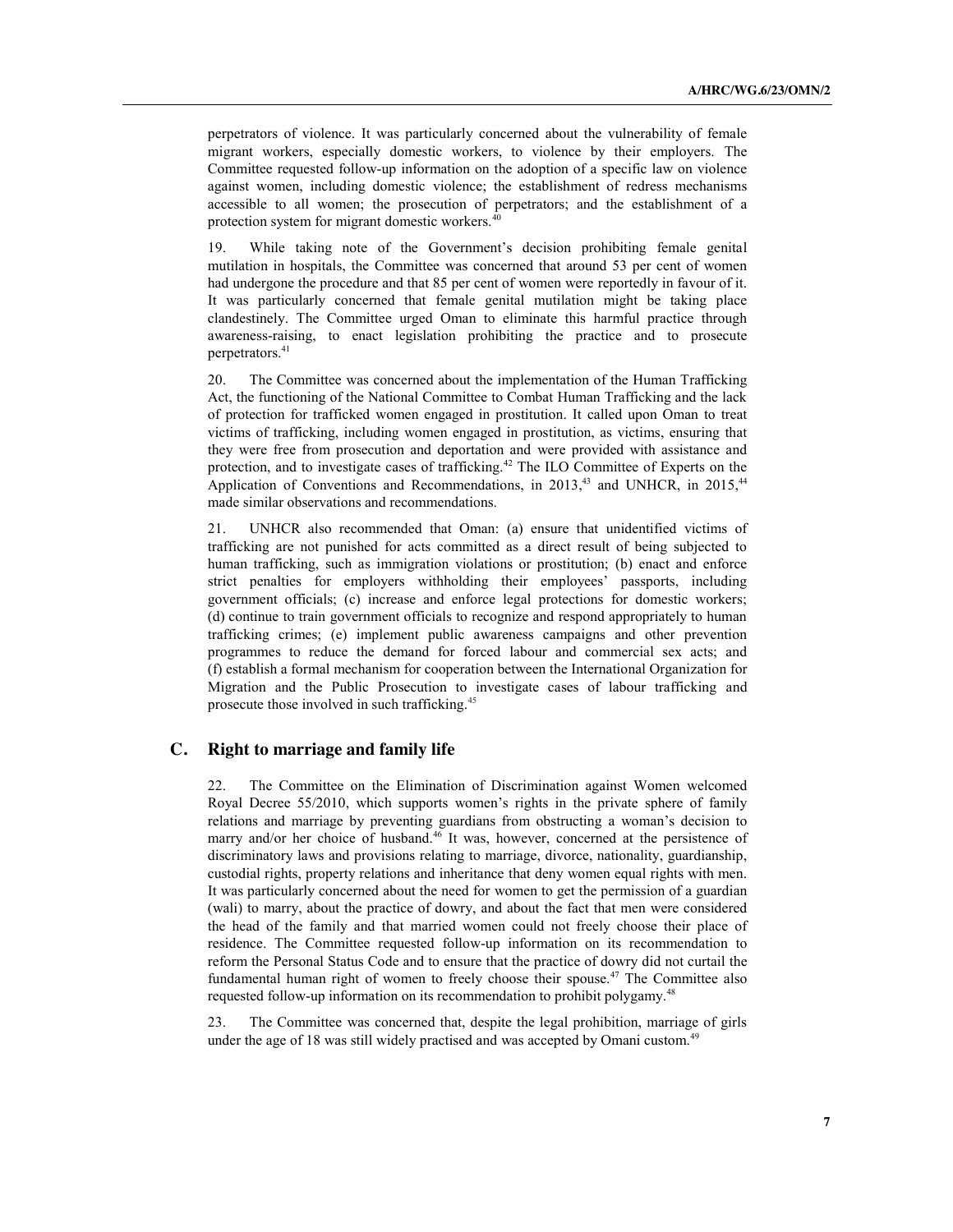24. The Committee was deeply concerned that women and men did not enjoy equal rights to nationality, as Omani women were legally unable to transfer their nationality to their children if the father was a non-national. It reiterated that this situation constituted discrimination against Omani women in the area of nationality and citizenship rights. It was also concerned about discrimination against women with regard to naturalization of their foreign spouses under Omani law. The Committee called upon Oman to amend its domestic laws to grant Omani women equal rights with men with regard to transmission of their nationality to their children and to their foreign husbands.<sup>50</sup> UNHCR made a similar recommendation.<sup>51</sup>

### **D. Freedom of expression, association and peaceful assembly, and right to participate in public and political life**

25. UNESCO recommended that Oman decriminalize defamation, which was a criminal offence under the 1984 Decree on Press and Publications, the 1974 Penal Code and the related 2002 Telecommunications Regulatory Act, and that it place it within the Civil Code, in accordance with international standards.<sup>52</sup>

26. The Special Rapporteur on the rights to freedom of peaceful assembly and of association was concerned at the reports from Oman of restrictions on assembly, excessive use of force by the police, threats, arbitrary arrests, abductions, detentions in secret locations and torture at the hands of the authorities.<sup>53</sup>

27. His concerns were heightened by reports from non-governmental organizations and the media about an unprecedented use of force and mass arrests of peaceful protestors who had gathered in Muscat and Sohar in January and February 2011 to demand, inter alia, better working conditions, higher standards of education, the end of corruption and economic and political reforms. Furthermore, reports indicated that a massive peaceful protest had been violently dispersed by the police in Sohar in April 2011.<sup>54</sup>

28. The Special Rapporteur recommended that Oman guarantee in law and in practice the right to freedom of peaceful assembly for everyone, whether citizens or non-citizens, without exception. He urged the adoption of a law that would clearly and explicitly establish a presumption in favour of holding peaceful assemblies, the repeal of laws that criminalize the act of defaming the Head of State or other political figures, and the amendment of Royal Decrees 30/2002 and 49/1984 in full consultation with civil society and other relevant stakeholders. 55

29. The Special Rapporteur called on Oman to promote the rights of women to freely associate, and to enable women to participate more effectively in public life, and also to ratify core labour standards protecting the right to freedom of association, including ILO Freedom of Association and Protection of the Right to Organise Convention, 1948 (No. 87). 56

30. In its comments on the report of the Special Rapporteur, Oman stated, inter alia, that the Special Rapporteur had recounted what had been said by some people that he had met during his visit, concerning the events of 2011. According to Oman, the account by those people of the events contained an exaggerated description of their attempt to make an accusation against the Government, yet the report did not include the Government's viewpoint on those events. Oman added that this had caused the report to lack credibility and impartiality.<sup>57</sup> Oman indicated that all of the individuals detained during those events had committed criminal acts under Omani law and that, despite the fact that they had been convicted under the law, the Sultan had pardoned them.<sup>58</sup>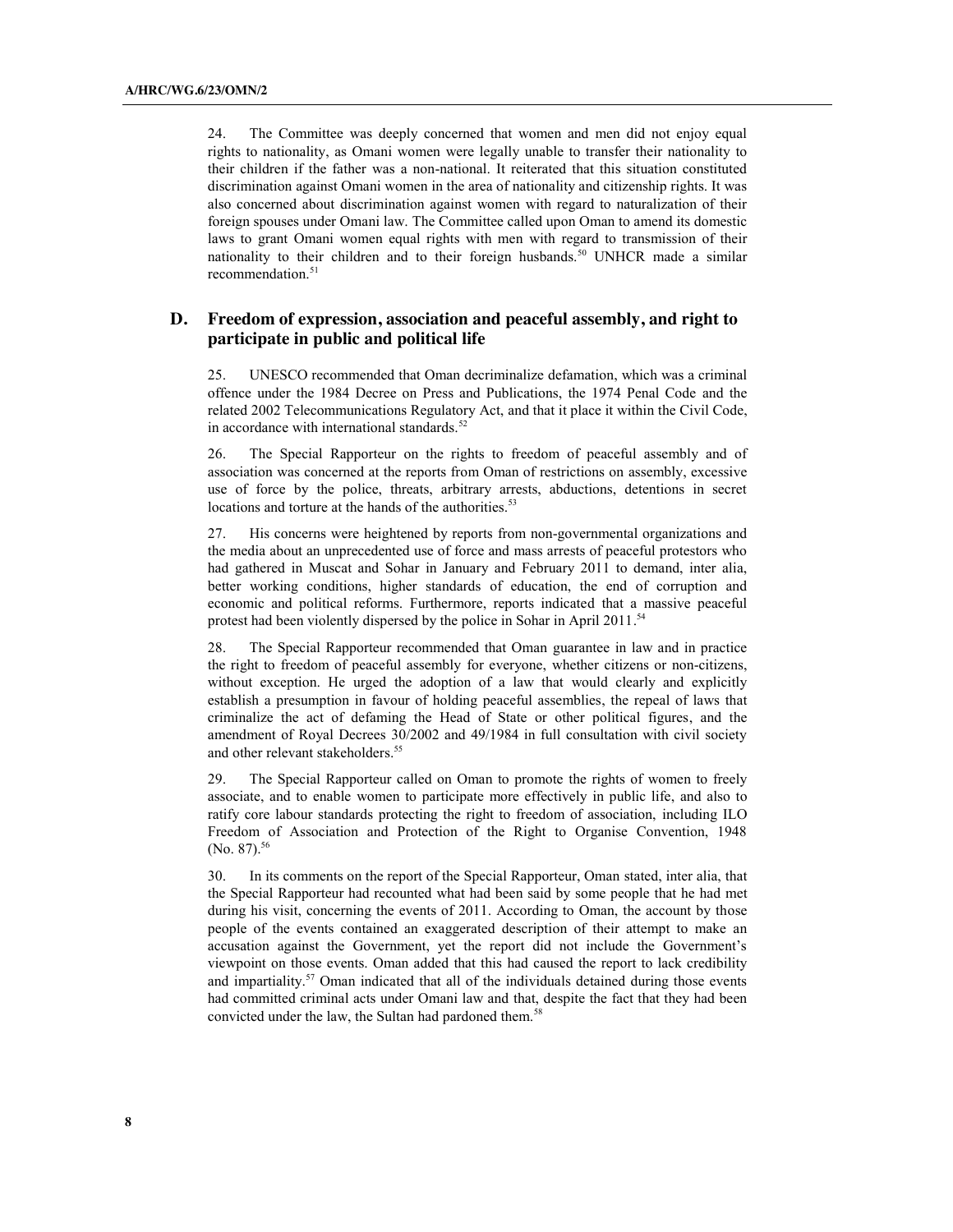31. In conclusion, Oman affirmed that the Basic Law of the State and the Law on Civil Associations guaranteed the rights to freedom of peaceful assembly and of association, and the right to freedom of expression.59 Oman also affirmed that it did everything it could to respect the rights of everybody and to help them to attain all of the rights enshrined in the tenets of the Basic Law of the State and the related national laws and international agreements that it had ratified.<sup>60</sup> Oman further affirmed that its legislation was not set in stone but could be updated as society, and its needs, changed and evolved.<sup>61</sup>

32. In 2013, the ILO Committee of Experts stated that it had previously noted the statement by Oman that there were no laws on political parties, meetings or demonstrations, apart from the principles established in the Constitution. It had requested that Oman indicate the manner in which the right to demonstrate and to organize public meetings was exercised in practice. It had also requested Oman to indicate the penalties that might be applied to persons organizing or participating in public demonstrations or meetings in violation of the existing procedures.<sup>62</sup>

33. The Committee on the Elimination of Discrimination against Women was concerned at the very low representation or absence of women in the Consultative Council, the Government, the judiciary and the diplomatic corps.<sup>63</sup> It recommended the promotion of women's roles in public positions of responsibility,<sup>64</sup> as well as the promotion of women's full and equal participation in decision-making in all areas of public, political and professional life.<sup>65</sup>

34. The Committee was also concerned that despite the underrepresentation of women in decision-making positions, the National Human Rights Commission had found no reason to expedite the adoption of temporary special measures, including a system of quotas. The Committee encouraged Oman to implement temporary special measures in areas where women were underrepresented or disadvantaged, including the political sphere, the judiciary and the public sector, in order to accelerate de facto the equality of women.<sup>66</sup>

### **E. Right to work and to just and favourable conditions of work**

35. The Committee on the Elimination of Discrimination against Women noted with concern the very low participation of women in the labour force (11 per cent); and that working women were concentrated in the education and health sectors, indicating a genderbased segregation of the labour force. It urged Oman to (a) guarantee equal application of all labour laws to women and men and ensure equal remuneration for work of equal value; (b) promote a balance between family and employment responsibilities; and (c) regulate paid maternity leave for all working women, including migrant women and those in domestic service.<sup>67</sup>

36. Regarding the exercise of the right to strike in the civil service, the ILO Committee of Experts noted in 2013 the statement by Oman that there were no trade unions nor any regulation of the practice of striking in the government sector.<sup>68</sup>

### **F. Right to health**

37. The Committee on the Elimination of Discrimination against Women noted the decline in the infant mortality and maternal mortality rates and the improvement in prenatal and birth care standards.<sup>69</sup>

38. The Committee welcomed the information that no authorization was necessary for women to have access to reproductive health care. However, it was concerned that less than half (41.4 per cent) of married women in the 15-49 age group used modern contraceptive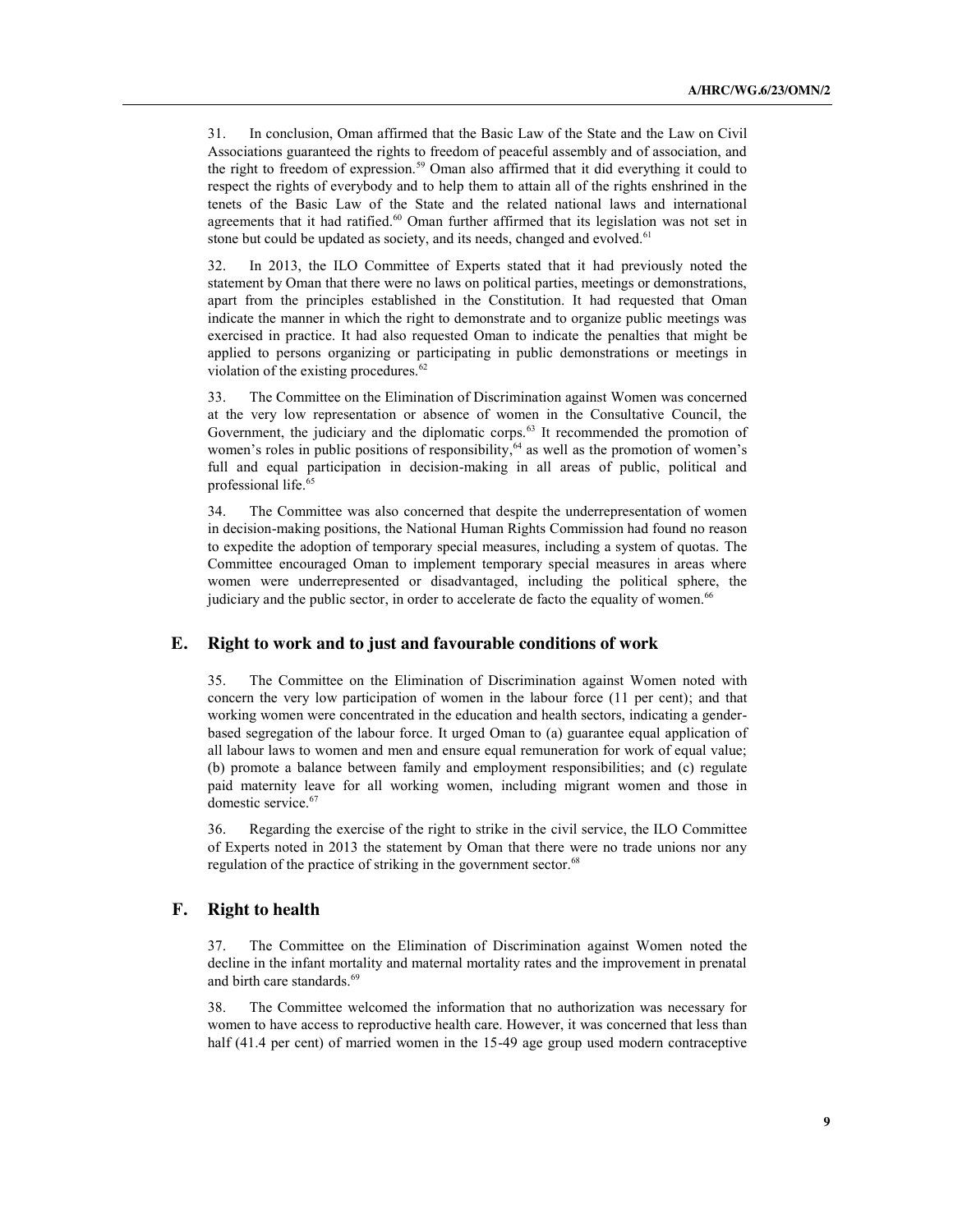methods. It also remained concerned about clandestine abortions. The Committee recommended that Oman continue its efforts to increase access to safe and affordable contraceptive services throughout the country, and that it provide effective access for women to health-care information and affordable health-care services, particularly in the areas of reproductive health and contraceptive methods, paying special attention to women with disabilities.<sup>70</sup>

### **G. Right to education**

39. While commending the high levels of women's and girls' enrolment throughout the education system, and the advances in fighting illiteracy, the Committee on the Elimination of Discrimination against Women was concerned at the lack of compulsory free education for all. It recommended that Oman make education compulsory and free for all, continue its efforts to ensure equal access to education for women and girls, and ensure that girls gain optimal benefit from career and vocational programmes.<sup>71</sup>

40. In 2011, the ILO Committee of Experts requested that Oman take the measures necessary to raise the minimum age for admission to employment from 15 to 16 years, in order to link that age with the age of completion of schooling, in conformity with article 2 (3) of the Minimum Age Convention, 1973 (No. 138). Moreover, the Committee recalled that compulsory education was one of the most effective means of combating child labour and requested Oman to continue to provide information in the future on any measures envisaged on that subject.<sup>72</sup>

41. UNESCO referred to recommendations on the right to education accepted by Oman during its first universal periodic review<sup>73</sup> and stated that Oman had adopted various programmes to improve access to quality education, through several development plans and national plans and through the National Strategy for Childhood. However, according to UNESCO, no sufficient measures had been taken to address persisting discrimination, especially against women. In addition, no further measures, including human rights education in training programmes and curricula, especially for Omani military and police officers, had been taken.74

42. UNESCO recommended that Oman be encouraged to continue to submit State reports for the periodic consultations of the education-related standard-setting instruments of UNESCO; to provide further human rights education, especially for its military and police officers; and to further promote education for all, especially by continuing to implement programmes to ban discrimination against women.<sup>75</sup>

### **H. Persons with disabilities**

43. UNESCO indicated that Oman had strived to make education more inclusive by adopting the National Strategy for the Disabled.<sup>76</sup> It recommended that Oman could be encouraged to further its policy to improve access by persons with disabilities to education.<sup>77</sup>

### **I. Migrants, refugees and asylum seekers**

44. The Committee on the Elimination of Discrimination against Women was concerned about the sponsorship system, which made women migrant workers vulnerable to mistreatment and abuse by their employers. It recommended that Oman (a) strengthen the legal protection of foreign workers by adopting policies aimed at preventing abuses;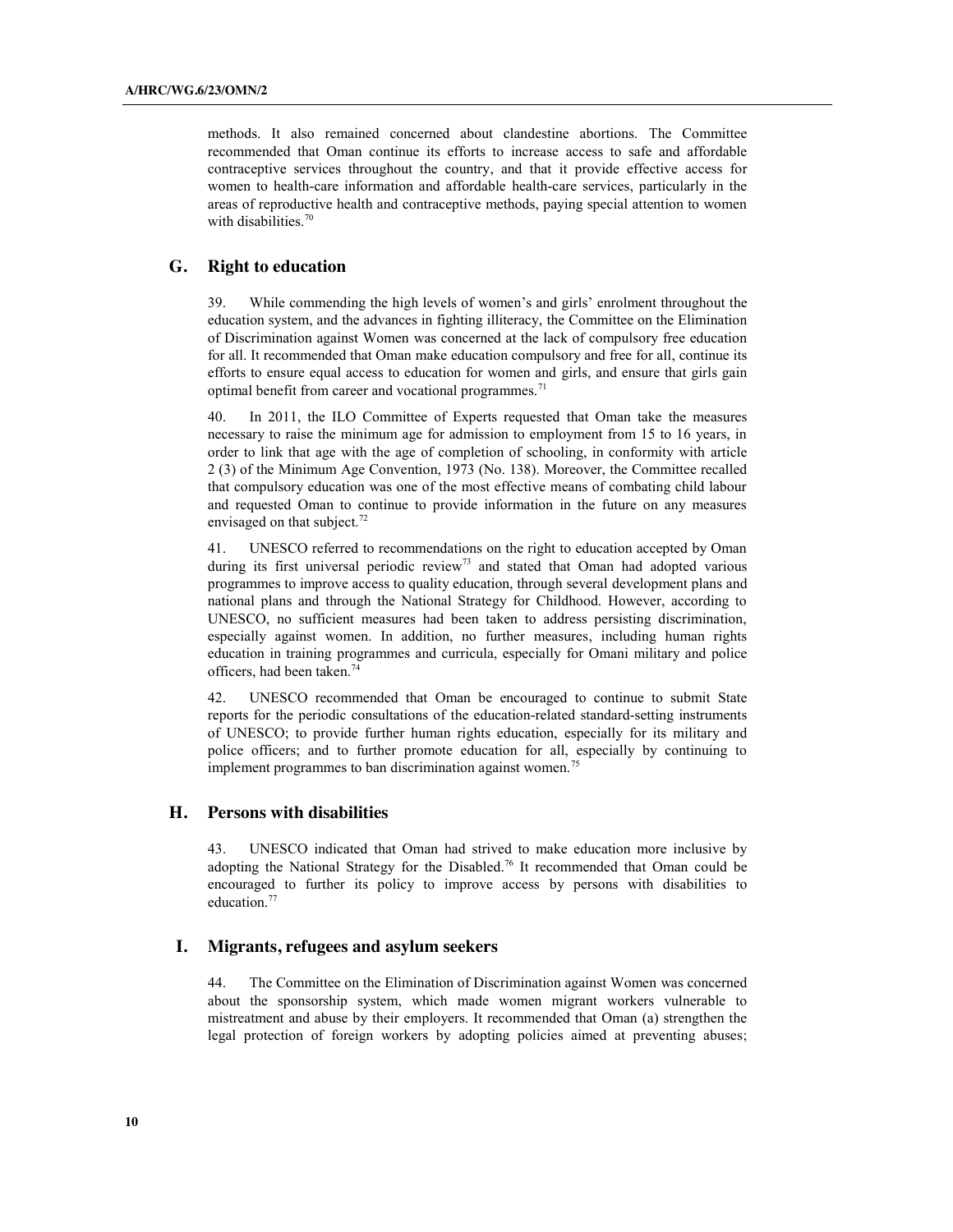(b) prosecute offenders; and (c) ensure foreign workers' access to legal aid, complaint mechanisms, assistance and protection.<sup>78</sup>

#### *Notes*

- $1$  Unless indicated otherwise, the status of ratification of instruments listed in the table may be found on the official website of the United Nations Treaty Collection database, Office of Legal Affairs of the United Nations Secretariat, http://treaties.un.org/. Please also refer to the United Nations compilation on Oman from the previous cycle (A/HRC/WG.6/10/OMN/2).
- <sup>2</sup> The following abbreviations have been used in the present document:

| <b>ICERD</b>      | International Convention on the Elimination of All Forms of Racial                            |
|-------------------|-----------------------------------------------------------------------------------------------|
|                   | Discrimination                                                                                |
| <b>ICESCR</b>     | International Covenant on Economic, Social and Cultural Rights                                |
| <b>OP-ICESCR</b>  | Optional Protocol to ICESCR                                                                   |
| <b>ICCPR</b>      | International Covenant on Civil and Political Rights                                          |
| <b>ICCPR-OP 1</b> | Optional Protocol to ICCPR                                                                    |
| <b>ICCPR-OP 2</b> | Second Optional Protocol to ICCPR, aiming at the abolition of the death<br>penalty            |
| <b>CEDAW</b>      | Convention on the Elimination of All Forms of Discrimination against<br>Women                 |
| <b>OP-CEDAW</b>   | Optional Protocol to CEDAW                                                                    |
| <b>CAT</b>        | Convention against Torture and Other Cruel, Inhuman or Degrading                              |
|                   | <b>Treatment or Punishment</b>                                                                |
| OP-CAT            | Optional Protocol to CAT                                                                      |
| <b>CRC</b>        | Convention on the Rights of the Child                                                         |
| OP-CRC-AC         | Optional Protocol to CRC on the involvement of children in armed conflict                     |
| OP-CRC-SC         | Optional Protocol to CRC on the sale of children, child prostitution and child<br>pornography |
| OP-CRC-IC         | Optional Protocol to CRC on a communications procedure                                        |
| <b>ICRMW</b>      | International Convention on the Protection of the Rights of All Migrant                       |
|                   | Workers and Members of Their Families                                                         |
| <b>CRPD</b>       | Convention on the Rights of Persons with Disabilities                                         |
| OP-CRPD           | Optional Protocol to CRPD                                                                     |
| <b>ICPPED</b>     | International Convention for the Protection of All Persons from Enforced                      |
|                   | Disappearance                                                                                 |

- <sup>3</sup> On 9 December 2014, the Secretary-General was notified of the decision of the Government of Oman to withdraw the reservations to articles 7, 9, 21 and 30 made upon accession. The Secretary-General notes that the notification of withdrawal of reservations was signed by the Minister for Foreign Affairs of Oman on 9 January 2011 and was received by OHCHR in Geneva on 14 January 2011. The notification, however, was received by the Treaty Section of the Office of Legal Affairs on 9 December 2014. In a note received from the Permanent Mission on 19 May 2015, the Government of Oman informed the Secretary-General that it considers that the withdrawal took effect on 14 January 2011.
- <sup>4</sup> Individual complaints: ICCPR-OP 1, art. 1; OP-CEDAW, art. 1; OP-CRPD, art. 1; OP-ICESCR, art. 1; OP-CRC-IC, art. 5; ICERD, art. 14; CAT, art. 22; ICRMW, art. 77; and ICPPED, art. 31. Inquiry procedure: OP-CEDAW, art. 8; CAT, art. 20; ICPPED, art. 33; OP-CRPD, art. 6; OP-ICESCR, art. 11; and OP-CRC-IC, art. 13. Inter-State complaints: ICCPR, art. 41; ICRMW, art. 76; ICPPED, art. 32; CAT, art. 21; OP-ICESCR, art. 10; and OP-CRC-IC, art. 12. Urgent action: ICPPED, art. 30.
- <sup>5</sup> Protocol to Prevent, Suppress and Punish Trafficking in Persons, Especially Women and Children, supplementing the United Nations Convention against Transnational Organized Crime.
- <sup>6</sup> 1951 Convention relating to the Status of Refugees and its 1967 Protocol, 1954 Convention relating to the Status of Stateless Persons, and 1961 Convention on the Reduction of Statelessness.
- <sup>7</sup> Geneva Convention for the Amelioration of the Condition of the Wounded and Sick in Armed Forces in the Field (First Convention); Geneva Convention for the Amelioration of the Condition of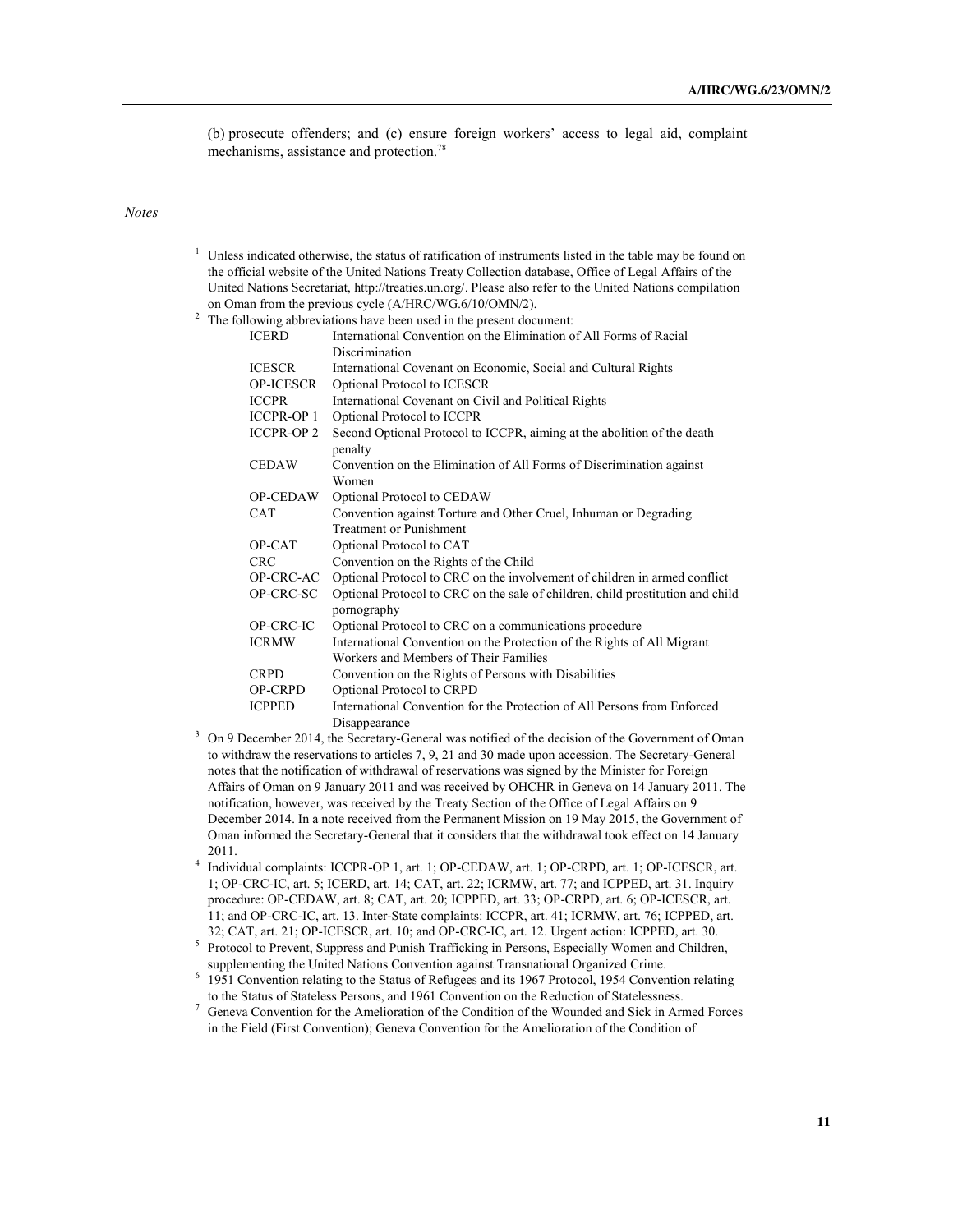Wounded, Sick and Shipwrecked Members of Armed Forces at Sea (Second Convention); Geneva Convention relative to the Treatment of Prisoners of War (Third Convention); Geneva Convention relative to the Protection of Civilian Persons in Time of War (Fourth Convention); Protocol Additional to the Geneva Conventions of 12 August 1949, and relating to the Protection of Victims of International Armed Conflicts (Protocol I); Protocol Additional to the Geneva Conventions of 12 August 1949, and relating to the Protection of Victims of Non-International Armed Conflicts (Protocol II). For the official status of ratifications, see International Committee of the Red Cross, www.icrc.org/IHL.

- <sup>8</sup> Protocol Additional to the Geneva Conventions of 12 August 1949, and relating to the Adoption of an Additional Distinctive Emblem (Protocol III). For the official status of ratifications, see International Committee of the Red Cross, www.icrc.org/IHL.
- <sup>9</sup> International Labour Organization Forced Labour Convention, 1930 (No. 29); Abolition of Forced Labour Convention, 1957 (No. 105); Minimum Age Convention, 1973 (No. 138); Worst Forms of Child Labour Convention, 1999 (No. 182).
- <sup>10</sup> ILO Indigenous and Tribal Peoples Convention, 1989 (No. 169); and Domestic Workers Convention, 2011 (No. 189).<br><sup>11</sup> See CEDAW/C/OMN/CO/1, para. 5.
- 
- <sup>12</sup> Ibid., para. 50; see also para. 28 (d).<br><sup>13</sup> Ibid., para.  $28$
- $\frac{13}{14}$  Ibid., para. 28.
- $14$  Ibid., para. 38.
- <sup>15</sup> Ibid., para. 43.
- <sup>16</sup> Ibid., para. 15. For the full text of the universal periodic review recommendation, see, for example, A/HRC/17/7, para. 90.17 (Italy).<br><sup>17</sup> See CEDAW/C/OMN/CO/1, para. 16. See also paras. 5 and 34.
- 
- <sup>18</sup> See UNESCO submission for the universal periodic review of Oman, para. 36. For the full text of the universal periodic review recommendations, see, for example, A/HRC/17/7, paras. 89.81 (Sudan), 89.82 (Cuba), 89.83 (Saudi Arabia), 89.86 (Yemen), 89.87 (Australia), 89.89 (Democratic People's Republic of Korea), 89.90 (Bahrain), 89.91 (Philippines), 89.92 (Kuwait), 89.93 (Saudi Arabia), 89.94 (Qatar), 89.95 (Saudi Arabia) and 89.96 (Lebanon).
- <sup>19</sup> See UNHCR submission for the universal periodic review of Oman, pp. 3 and 5.<br><sup>20</sup> See A/HRC/29/25/Add.1, paras. 12 and 18.
- 
- <sup>21</sup> See A/HRC/29/25/Add.4, para. 28.
- <sup>22</sup> Ibid., para. 30.
- <sup>23</sup> See UNESCO submission, para. 37.<br><sup>24</sup> See UNHCR submission, p. 3.
- 
- <sup>25</sup> According to article 5 of the rules of procedure of the International Coordinating Committee of National Institutions for the Promotion and Protection of Human Rights Sub-Committee on Accreditation, the classifications for accreditation used by the Sub-Committee are: A: voting member (fully in compliance with each of the Paris Principles), B: non-voting member (not fully in compliance with each of the Paris Principles or insufficient information provided to make a determination), C: no status (not in compliance with the Paris Principles).
- <sup>26</sup> For the list of national human rights institutions with accreditation status granted by the International Coordinating Committee of National Institutions for the Promotion and Protection of Human Rights, see A/HRC/27/40, annex.
- <sup>27</sup> See CEDAW/C/OMN/CO/1, para. 17. For the full text of the universal periodic review recommendations, see, for example, A/HRC/17/7, paras. 90.20 (Spain), 90.21 (Indonesia), 90.22 (Malaysia), 90.23 (Chile), 90.24 (Nigeria) and 90.25 (Germany).
- $^{28}$  See CEDAW/C/OMN/CO/1, para. 18.<br> $^{29}$  Ibid. paras. 19 and 20.
- $^{29}$  Ibid., paras. 19 and 20.<br> $^{30}$  Ibid. paras. 11 and 12.
- $30$  Ibid., paras. 11 and 12.<br> $31$  See CERD/C/OMN/CC
- See CERD/C/OMN/CO/1, para. 27.
- <sup>32</sup> See CEDAW/C/OMN/CO/1, para. 51.<br><sup>33</sup> See letters dated 8, April 2014 and 25.
- See letters dated 8 April 2014 and 25 November 2014 from the Committee on the Elimination of Discrimination against Women to the Permanent Mission of Oman to the United Nations Office and other international organizations in Geneva, available from:

http://tbinternet.ohchr.org/Treaties/CEDAW/Shared%20Documents/OMN/INT\_CEDAW\_FUL\_OM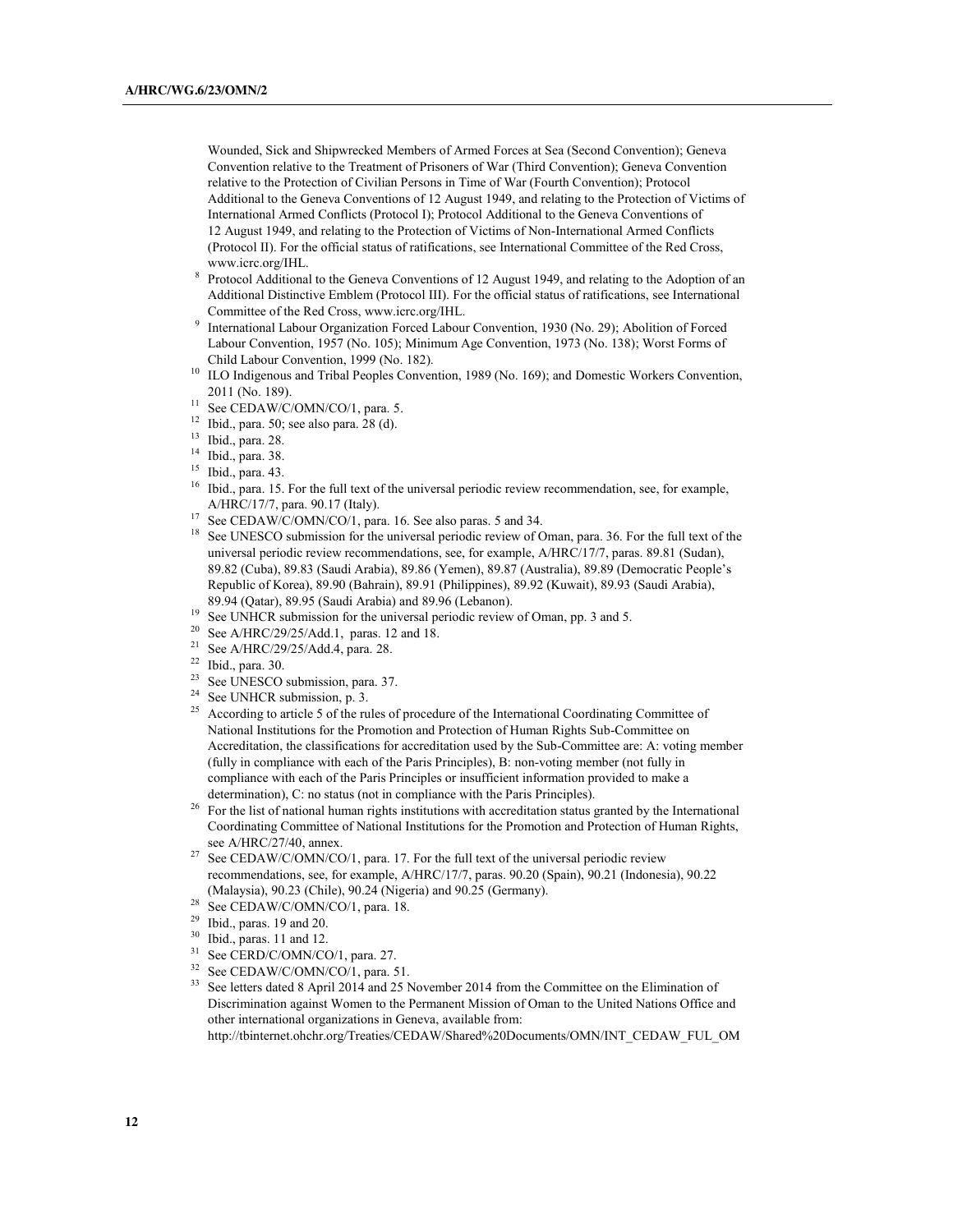N 16981 E.pdf and

http://tbinternet.ohchr.org/Treaties/CEDAW/Shared%20Documents/OMN/INT\_CEDAW\_FUL\_OM N 18875 E.pdf (accessed on 23 June 2015).

- $34$  For the titles of special procedures mandate holders, see www.ohchr.org/EN/HRBodies/SP/Pages/Themes.aspx and www.ohchr.org/EN/HRBodies/SP/Pages/Countries.aspx.
- <sup>35</sup> See A/67/288, para. 60.
- <sup>36</sup> See OHCHR, "OHCHR in the field: Middle East and North Africa" (2014), p. 256.
- <sup>37</sup> See, for example, OHCHR annual report 2010, p. 79; OHCHR annual report 2011, p. 174; OHCHR annual report 2012, p. 166; and OHCHR annual report 2014, p. 118.
- <sup>38</sup> See CEDAW/C/OMN/CO/1, paras. 23 and 24.
- <sup>39</sup> Ibid., paras. 13 and 14.
- <sup>40</sup> Ibid., paras. 27 and 28. See also para. 17, and letters dated 8 April 2014 and 25 November 2014 from the Committee on the Elimination of Discrimination against Women to the Permanent Mission of Oman to the United Nations Office and other international organizations in Geneva.
- <sup>41</sup> See CEDAW/C/OMN/CO/1, paras. 25 and 26.
- $42$  Ibid., paras. 29 and 30.
- <sup>43</sup> ILO Committee of Experts on the Application of Conventions and Recommendations, direct request concerning the ILO Forced Labour Convention, 1930 (No. 29), adopted in 2013, published 103rd ILC session (2014), available from:

http://www.ilo.org/dyn/normlex/en/f?p=1000:13100:0::NO:13100:P13100\_COMMENT\_ID,P13100\_ LANG\_CODE:3141455, en: NO.

- <sup>44</sup> See UNHCR submission, p. 6.<br><sup>45</sup> Ibid
- $\frac{45}{46}$  Ibid.
- $^{46}$  See CEDAW/C/OMN/CO/1, para. 8.<br> $^{47}$  Ibid. paras. 44 and 45. See also CRC
- <sup>47</sup> Ibid., paras. 44 and 45. See also CRC/C/OMN/Q/3-4, para. 14, and letters dated 8 April 2014 and 25 November 2014 from the Committee on the Elimination of Discrimination against Women to the Permanent Mission of Oman to the United Nations Office and other international organizations in Geneva.
- <sup>48</sup> See CEDAW/C/OMN/CO/1, para. 45, and letters dated 8 April 2014 and 25 November 2014 from the Committee on the Elimination of Discrimination against Women to the Permanent Mission of Oman to the United Nations Office and other international organizations in Geneva.
- <sup>49</sup> See CEDAW/C/OMN/CO/1, para. 44.
- <sup>50</sup> Ibid., paras. 33 and 34. See also CRC/C/OMN/Q/3-4, para. 6.<br><sup>51</sup> See UNHCR submission, p. 7.
- 
- $52$  See UNESCO submission, para. 38.
- <sup>53</sup> See A/HRC/29/25/Add.1, para. 20.
- <sup>54</sup> Ibid., para. 27.
- <sup>55</sup> Ibid., para. 71.
- <sup>56</sup> Ibid., para. 72.
- <sup>57</sup> See A/HRC/29/25/Add.4, para. 39.<br><sup>58</sup> Ibid., paras. 40 and 41.<br><sup>59</sup> Ibid., p. 20.<br><sup>60</sup> Ibid., para. 58.<br><sup>61</sup> Ibid., para. 58.
- 
- 
- 
- 
- <sup>62</sup> ILO Committee of Experts on the Application of Conventions and Recommendations, direct request concerning the ILO Abolition of Forced Labour Convention, 1957 (No. 105), adopted in 2013, published 103rd ILC session (2014), available from:

http://www.ilo.org/dyn/normlex/en/f?p=1000:13100:0::NO:13100:P13100\_COMMENT\_ID,P13100\_ LANG\_CODE: 3141553, en: NO.

- <sup>63</sup> See CEDAW/C/OMN/CO/1, para. 31. See also para. 21.
- <sup>64</sup> Ibid., para. 24.
- <sup>65</sup> Ibid., para. 32. See also para. 24.
- <sup>66</sup> See CEDAW/C/OMN/CO/1, paras. 21 and 22. See also paras. 24, 31 and 32.<br><sup>67</sup> Ibid. paras. 37 and 38.
- <sup>67</sup> Ibid., paras. 37 and 38.